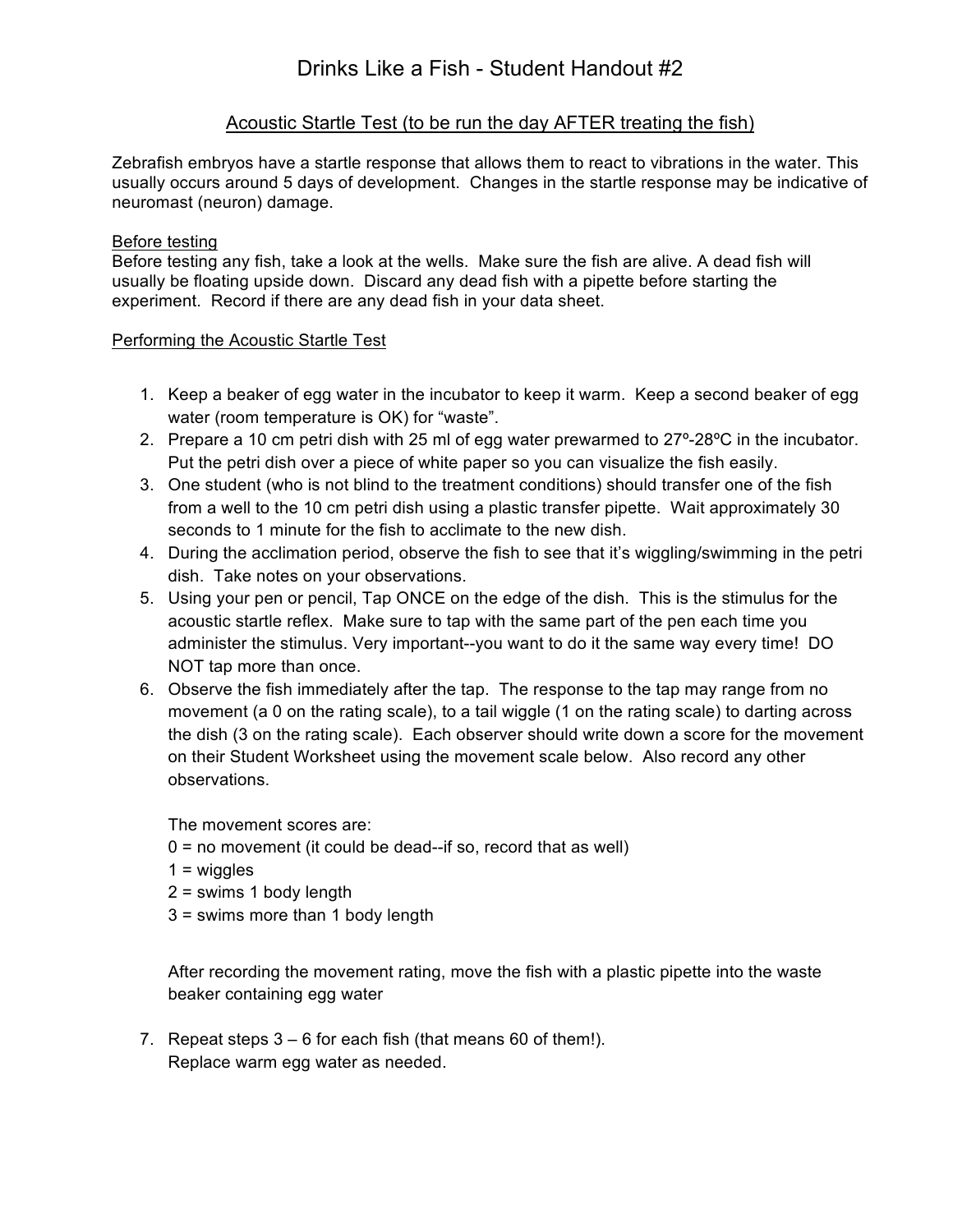#### \*\*\*\* Important \*\*\*\*

If the fish and egg water are left out too long, the water gets cold. As a result, the fish won't move as much. Keep a beaker of egg water and the zebrafish to be tested in the incubator until you're ready to test them.

8. What do I do with the fish when I'm done?

Fish should be euthanized in a solution of Tricaine (a potent anesthetic). This will be prepared by your teacher. After the experiments are over, using a plastic pipet, move the fish from the "waste" beaker and any other beakers or plates, into the Tricaine beaker. Once the fish have been euthanized, you can safely dispose of the remains in the sink. Euthanasia is complete in approximately 10 minutes.

#### Acoustic Startle Test Data Worksheet

Make your own data sheet like the one below. The first line is just an example as to how you would fill it in. You may need 60 lines! (6 wells x 10 fish per well) Remember - You won't fill in the actual treatment code or treatment until after your teacher breaks the code!

| New Code | Movement<br>Score | <b>Actual Treatment</b><br>Code | <b>Actual Treatment</b> | Other observations during<br><b>Acoustic Startle test</b> |  |
|----------|-------------------|---------------------------------|-------------------------|-----------------------------------------------------------|--|
| $Q-2^*$  | 2                 | B                               | 0.1% ethanol            |                                                           |  |
|          |                   |                                 |                         |                                                           |  |
|          |                   |                                 |                         |                                                           |  |
|          |                   |                                 |                         |                                                           |  |
|          |                   |                                 |                         |                                                           |  |

\*this means the  $2^{nd}$  fish from well labeled " $Q$ "

#### Data Analysis (Tables or Graphs)

Once you are done with the experiment, re-organize your table by Actual treatment code. Put all A's and D's first (the controls), etc.

Then, plot your data in a graph or list in a table.

Do not get average scores of the 10 fish per group. Rating scales don't lend themselves to averages (i.e., there is no such score on the scale as a 2.5). Instead, list the number of fish that have a certain score in each group. This is an example of plotting a frequency (e.g., 8 out of 10 fish had a score of 2). Here are some examples of how you can present your data (using "made-up" numbers):